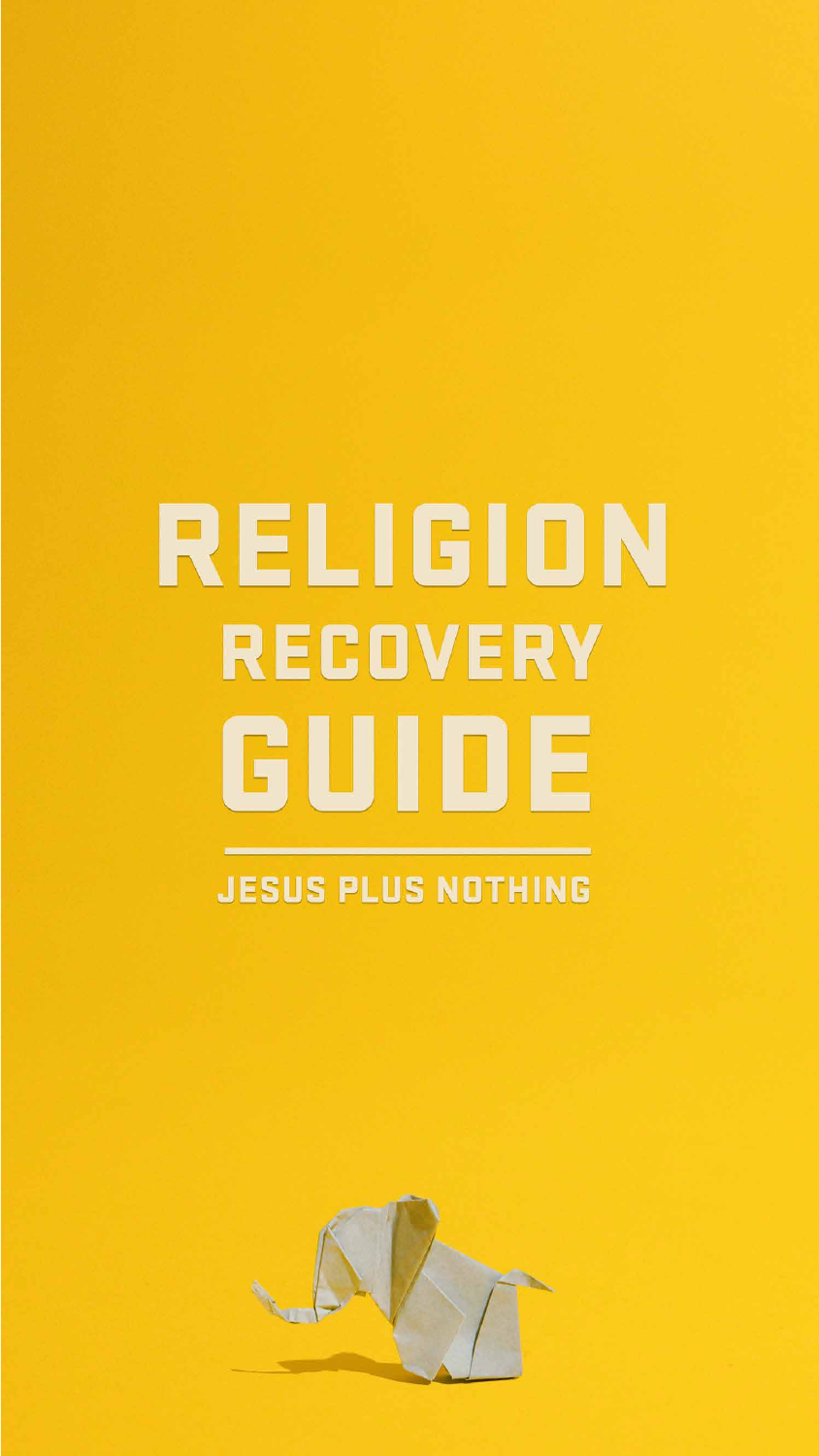

This is a guide to invite and help you escape the damaging effects of religion. But, you can't "escape" unless you discover the alternative Jesus offers. He offers himself, rather than rules. He offers grace rather than shame and guilt. He offers an easy and light way of life together with him rather than the weary burden of religion.

Maybe you've never experienced the way of Jesus. Maybe you have, but keep falling back into a religious system. Maybe you grew up in a religious culture and have found it difficult to escape. Maybe you are ready to be free from the damaging effects of religion. This guide is designed to help you recover from religion and rediscover the relationship Jesus invites you into. Prayerfully begin or go deeper into the journey that leaves religion and embraces relationship. Ask God to help you experience this freeing way to God.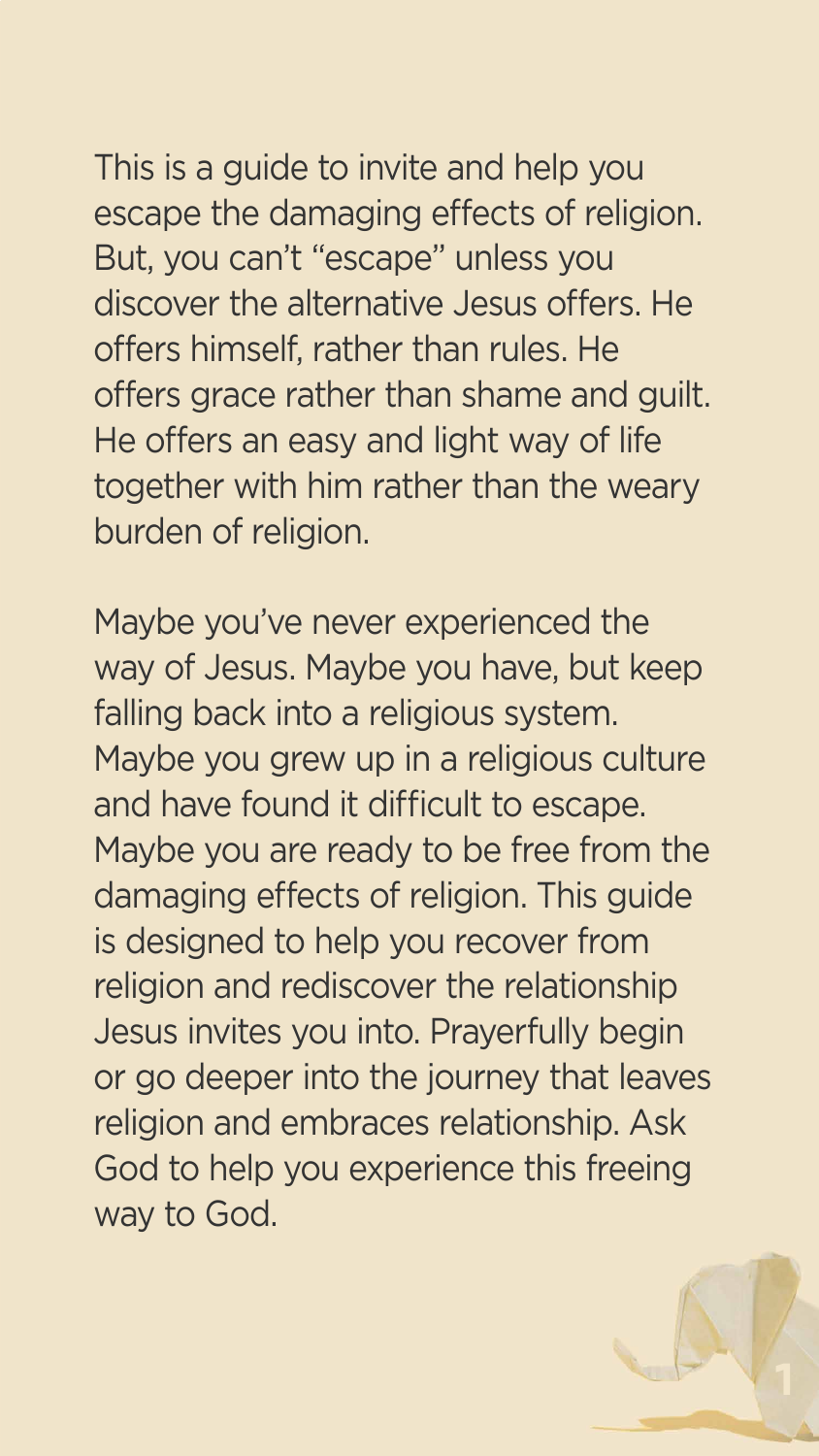

#### START HERE...

Take 15 minutes to read and reflect on the key teaching about what Jesus offers. He never offered religion as a means to get to God. He offers himself. Read this as many times as needed. Pray over these words. Look carefully at each word, phrase, or sentence. Write your own personal paraphrase or prayer using the verses.

*Come to me, all you who are weary and burdened, and I will give you rest. Take my yoke upon you and learn from me, for I am gentle and humble in heart, and you will find rest for your souls. For my yoke is easy and my burden is light.* 

Matthew 11:28-30 (NIV)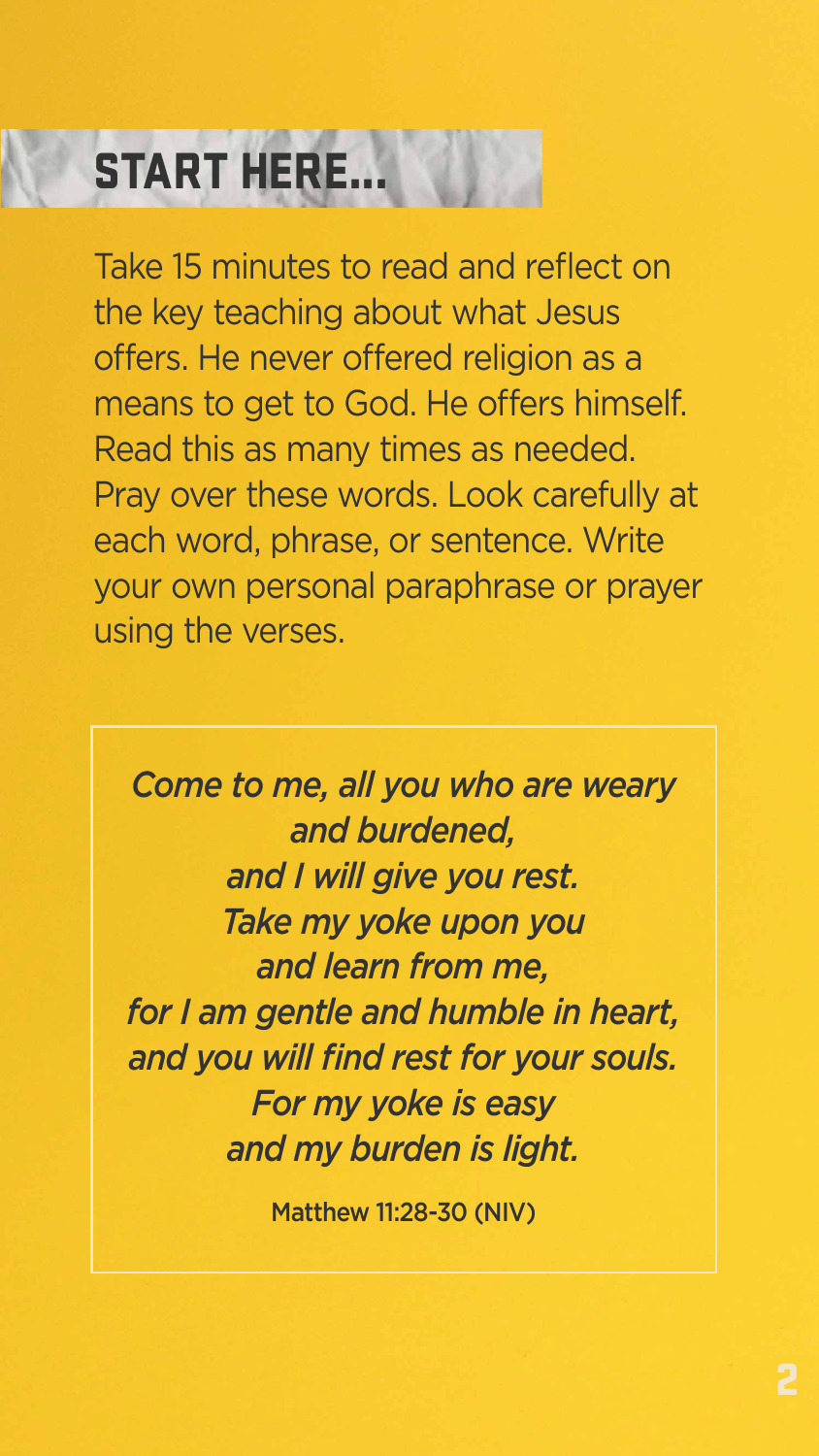

*Are you tired? Worn out? Burned out on religion? Come to me. Get away with me and you'll recover your life. I'll show you how to take a real rest. Walk with me and work with me—watch how I do it. Learn the unforced rhythms of grace. I won't lay anything heavy or ill-fitting on you. Keep company with me and you'll learn to live freely and lightly.*

Matthew 11:28-30 (MSG)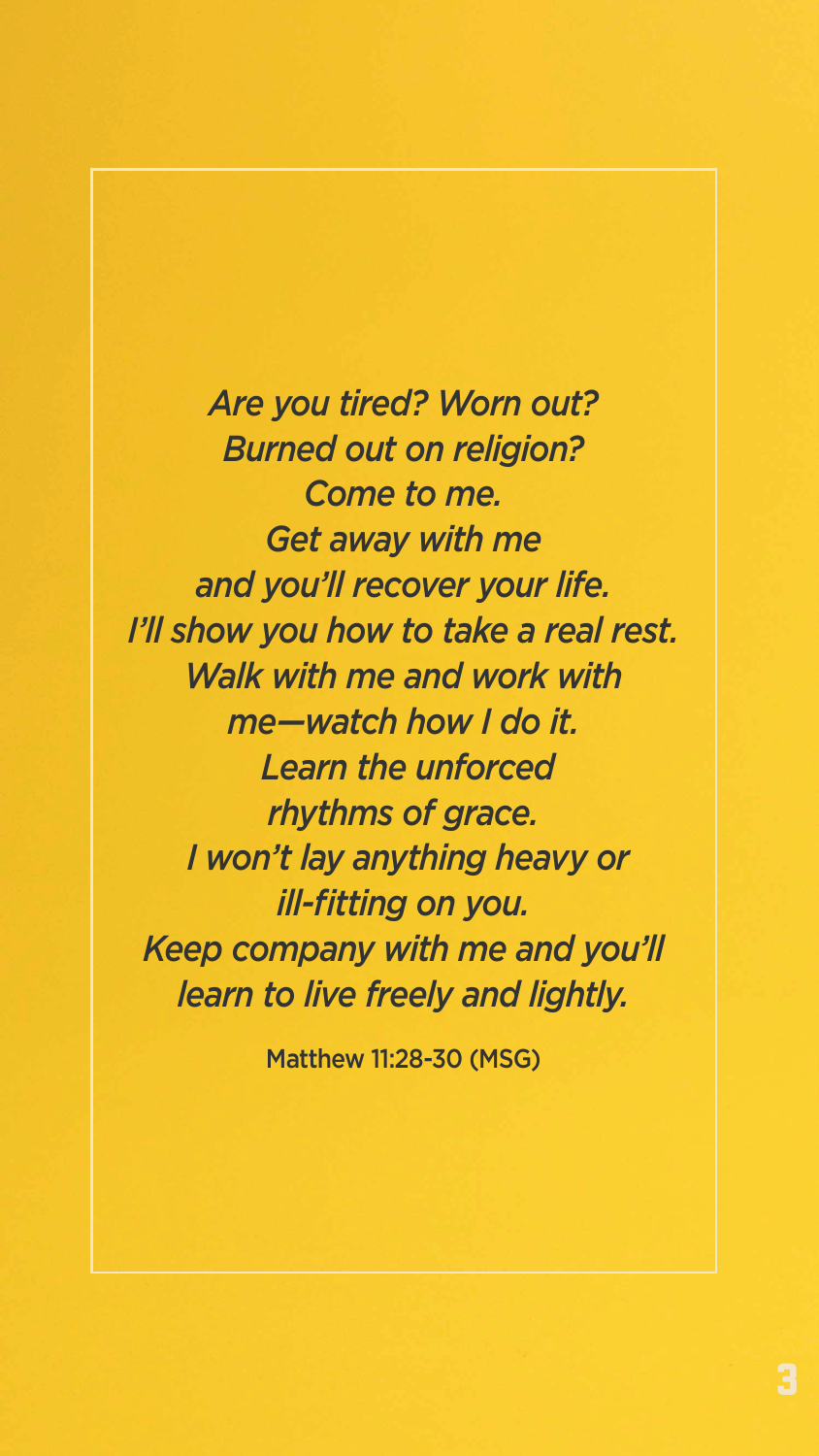## REFLECTIONS ON MATTHEW 11:28-30

Jesus invites YOU to come to him. He invited "all," no matter who you are. He invites the real you without pretense, not some idealized or future version of you.

In what ways are you weary, burdened, tired, worn out, burned out, depressed, anxious, failing, or sinful? Take this time to be honest and transparent.

### Lay it down before Jesus.

Jesus' invitation is to come to HIM. It's like Jesus is saying - "Hey, I'm here. I'm available!" But we rush around in the busyness and chaos we allow, which distracts us from him. Jesus invites you to come, drop all your stresses, worries, and troubles and rest with him.

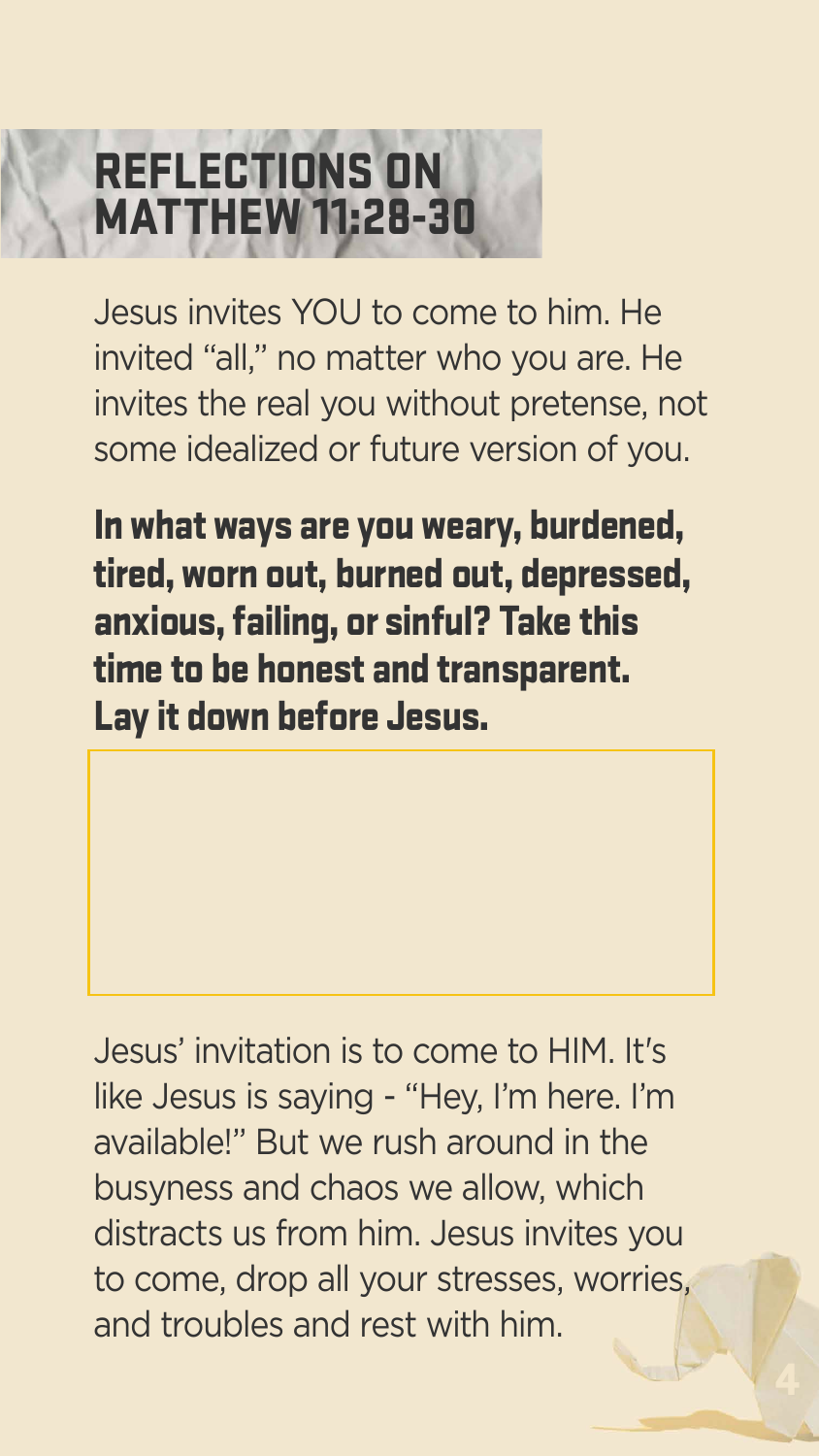5

#### When was the last time you came to Jesus and just rested?

#### What does it look like to "rest" in Jesus?

#### How will you make this a rhythm in your life?

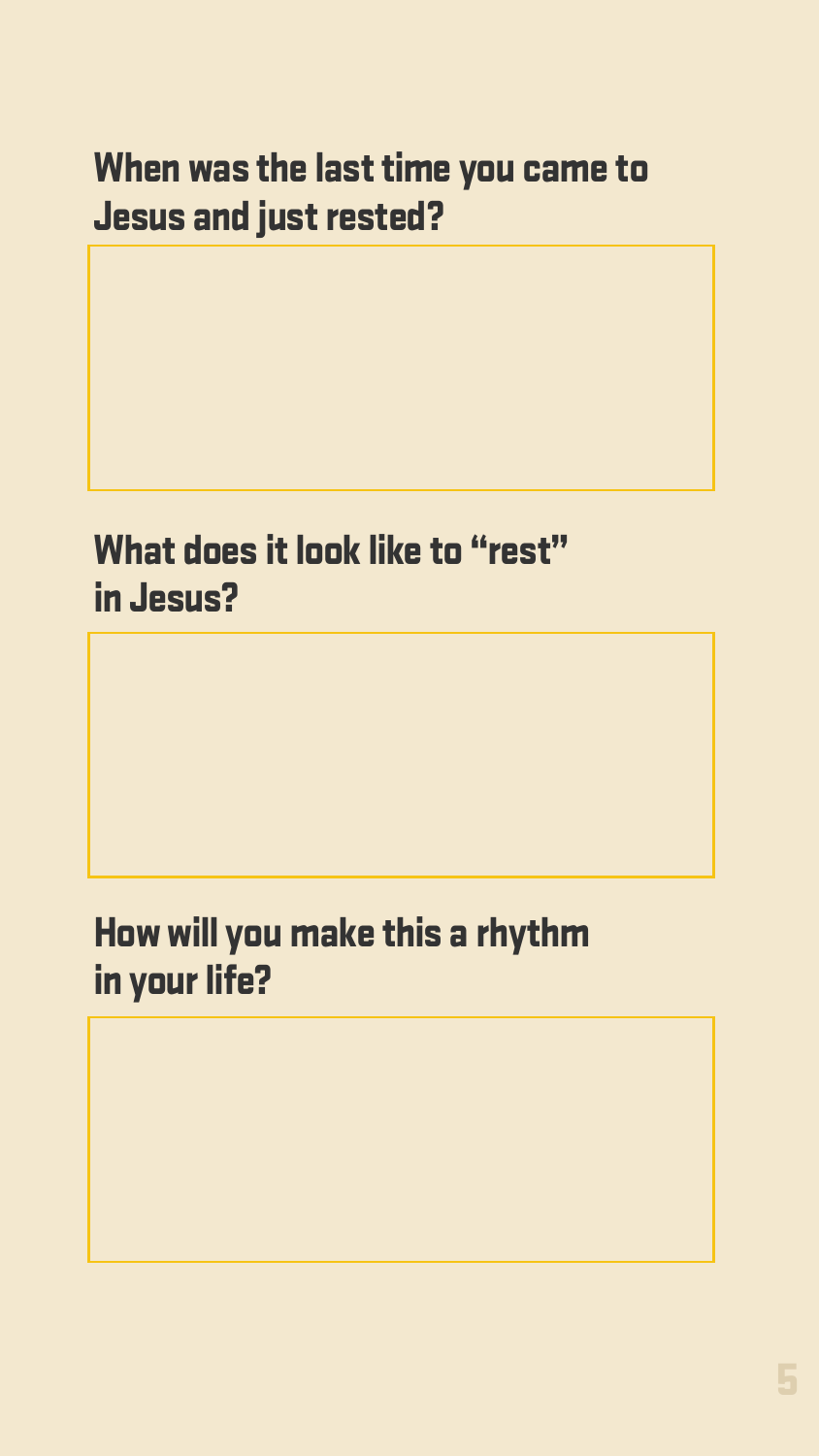These verses in Matthew are some of the very best descriptions of Jesus. It's the only time he tells us what his heart is like.

#### What does it mean to you that Jesus is "gentle and humble in heart?"

#### Why does it matter to you that he's gentle and humble?



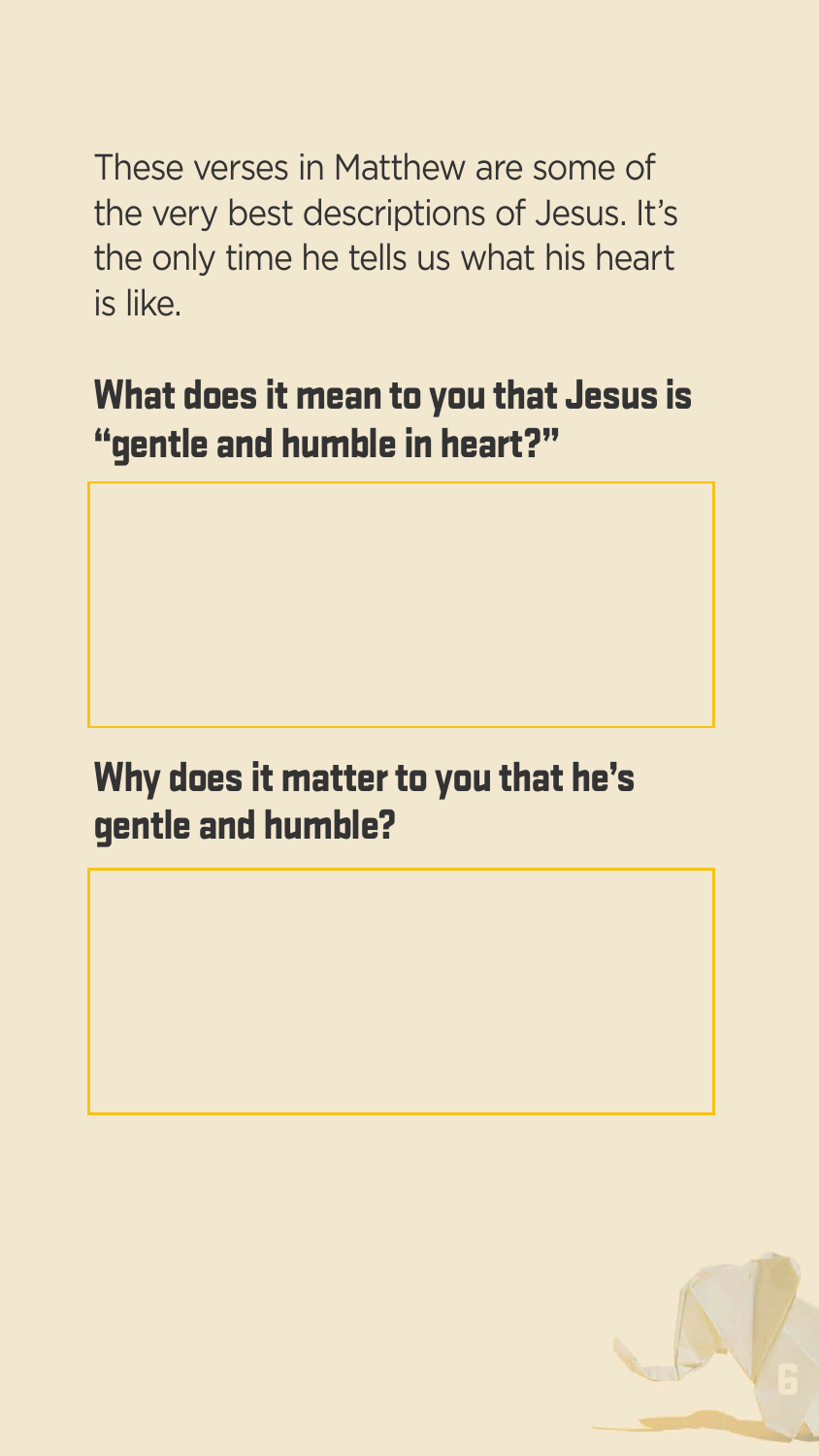The core of what Jesus is inviting you is this: stop trying so hard. There's nothing you can do to make yourself worthy of Jesus. Come as you are. Religion is the temptation to do things to make us acceptable to God (by following the rules and rituals). Jesus already paid the price for our sins and failures. That work is done. Jesus knows our weaknesses and how frail we are in this sinful body and world. So, quit trying to make yourself okay or good enough for Jesus (which we also try to do with other people). Right now, just spend some time with Jesus.

#### What do you want and need to say to Jesus right now as you "sit" and "rest" with him?

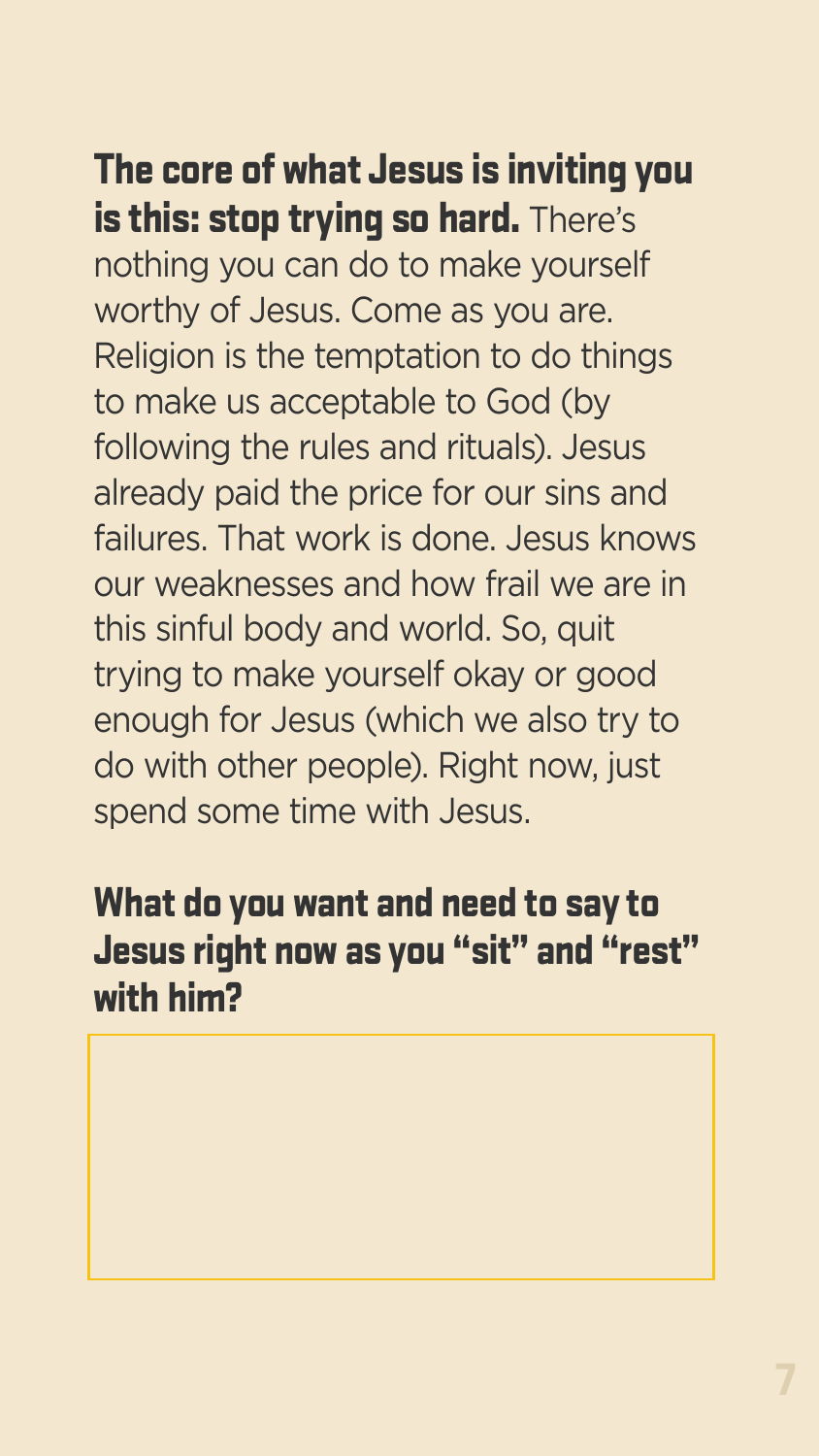#### Jesus then invites us to take his yoke. A yoke, used for work, seems like the opposite of rest! But it is HIS yoke. It is NOT hard, but actually easy. It's lightweight. Jesus' yoke is the way of Jesus. To be yoked with Jesus is to be on a journey of becoming like Jesus. So we come to Jesus as we are – broken people. But as we walk side by side, we learn of him and from him and become more and more like him. The yoke of the laws (some from the Old Testament and

some from the Pharisees) were a burden. The yoke of Jesus is easy and light because it is the right kind of yoke that fits well on us, and it is shared with Jesus.

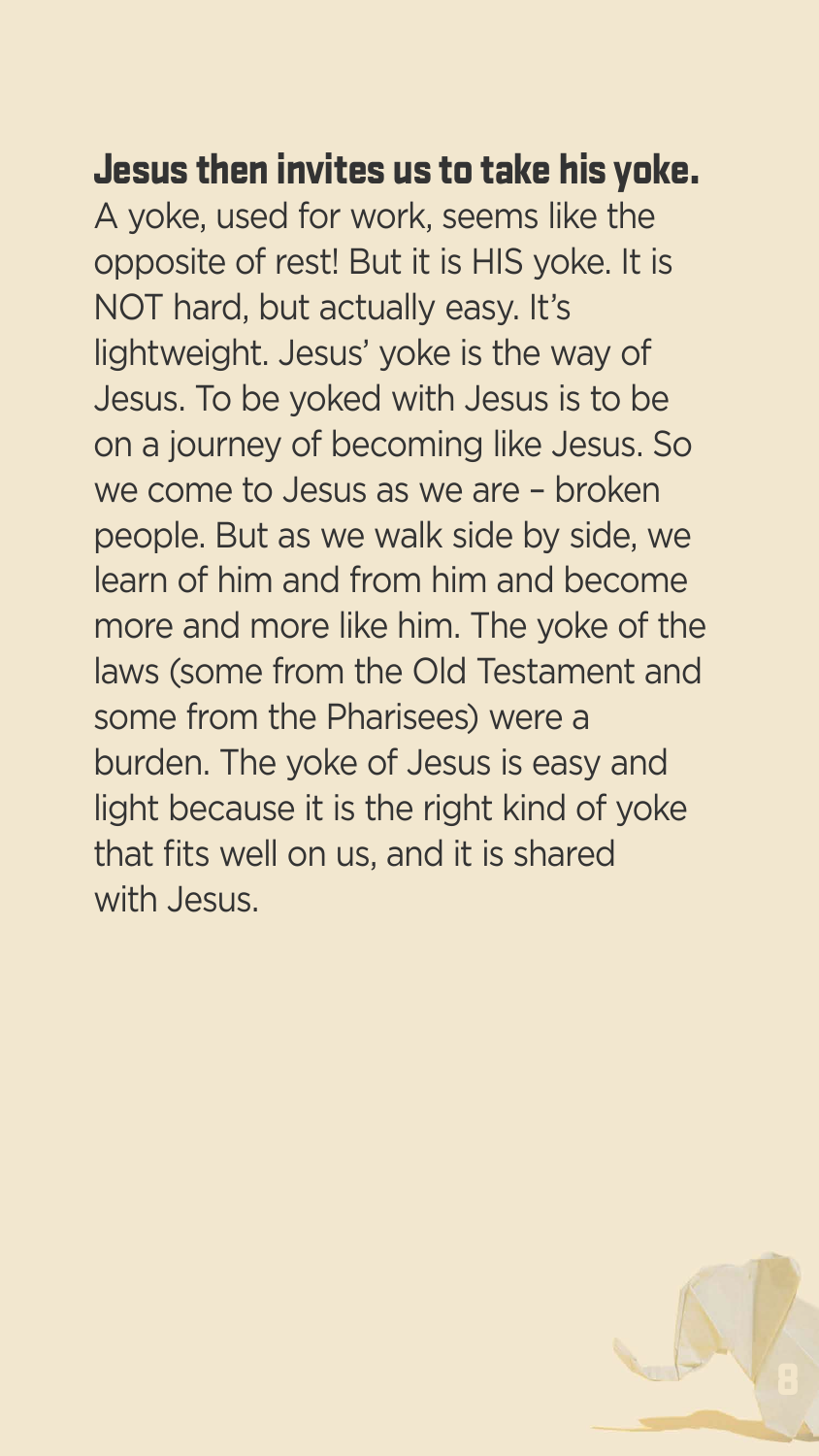#### How will you link up with Jesus to learn from him?

#### What do you desire to learn from Jesus at this time in your life?

#### How do you want or need to be more like Jesus?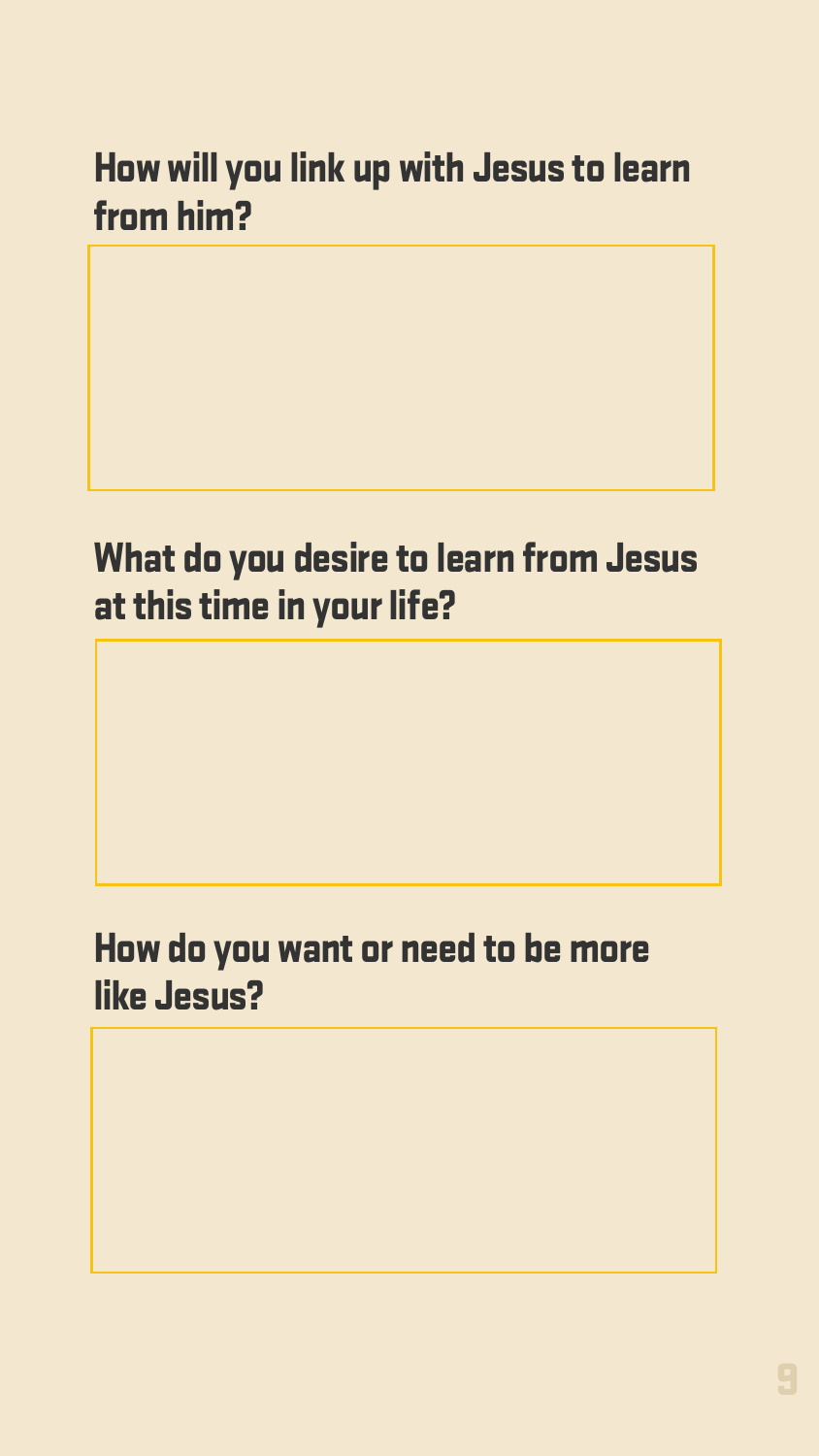Jesus offered rest twice in the passage. The first was rest from the burden of religion and life. The second one he offers is rest for our souls. This is when, deep inside, we are at rest, at peace, content, satisfied, and fulfilled. This rest for our souls is anxiety and worry-free. This rest describes the shalom that God created in the Garden of Eden before the fall, and that will be restored when Jesus returns again. While our rest won't be perfect in this life, it begins now.



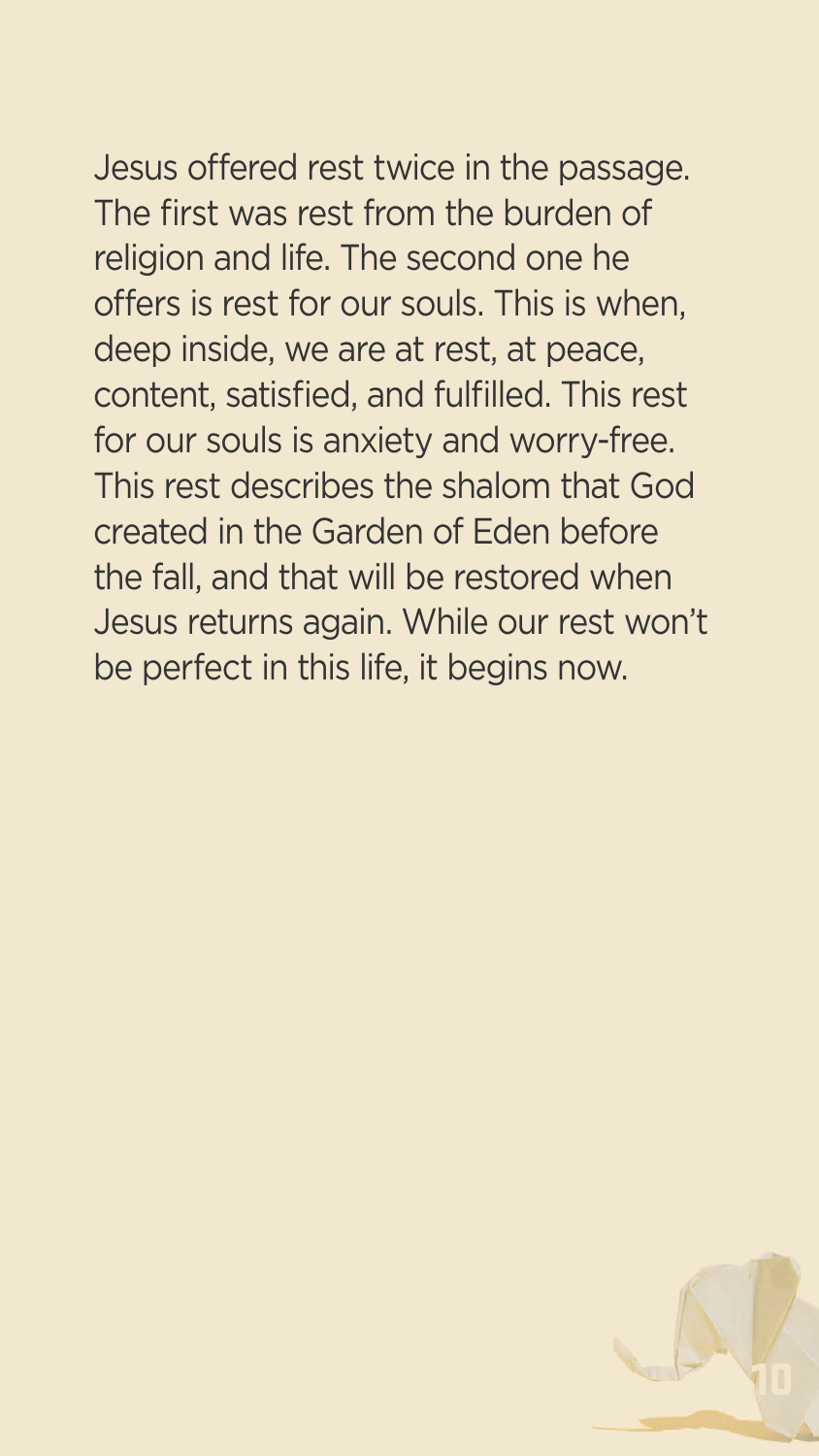#### In what specific ways do you desire rest for your soul?

#### In what way(s) do you wish you could quit striving?

#### In what area do you desire the peace of God that passes all understanding (Philippians 4:7)?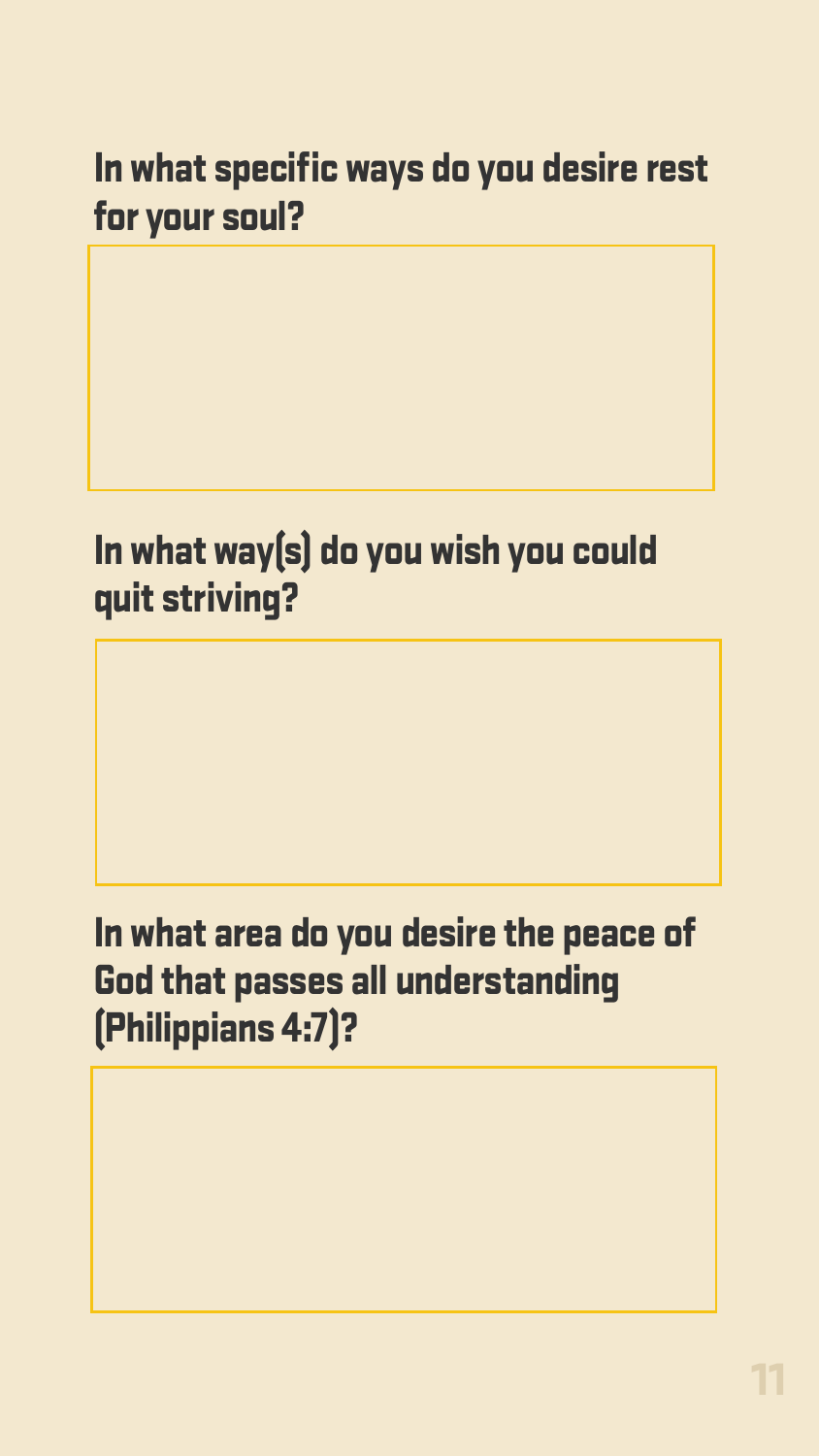

Re-read Matthew 11:28-30 and as you "sit" and "rest" with Jesus –

## tell him your concluding thoughts…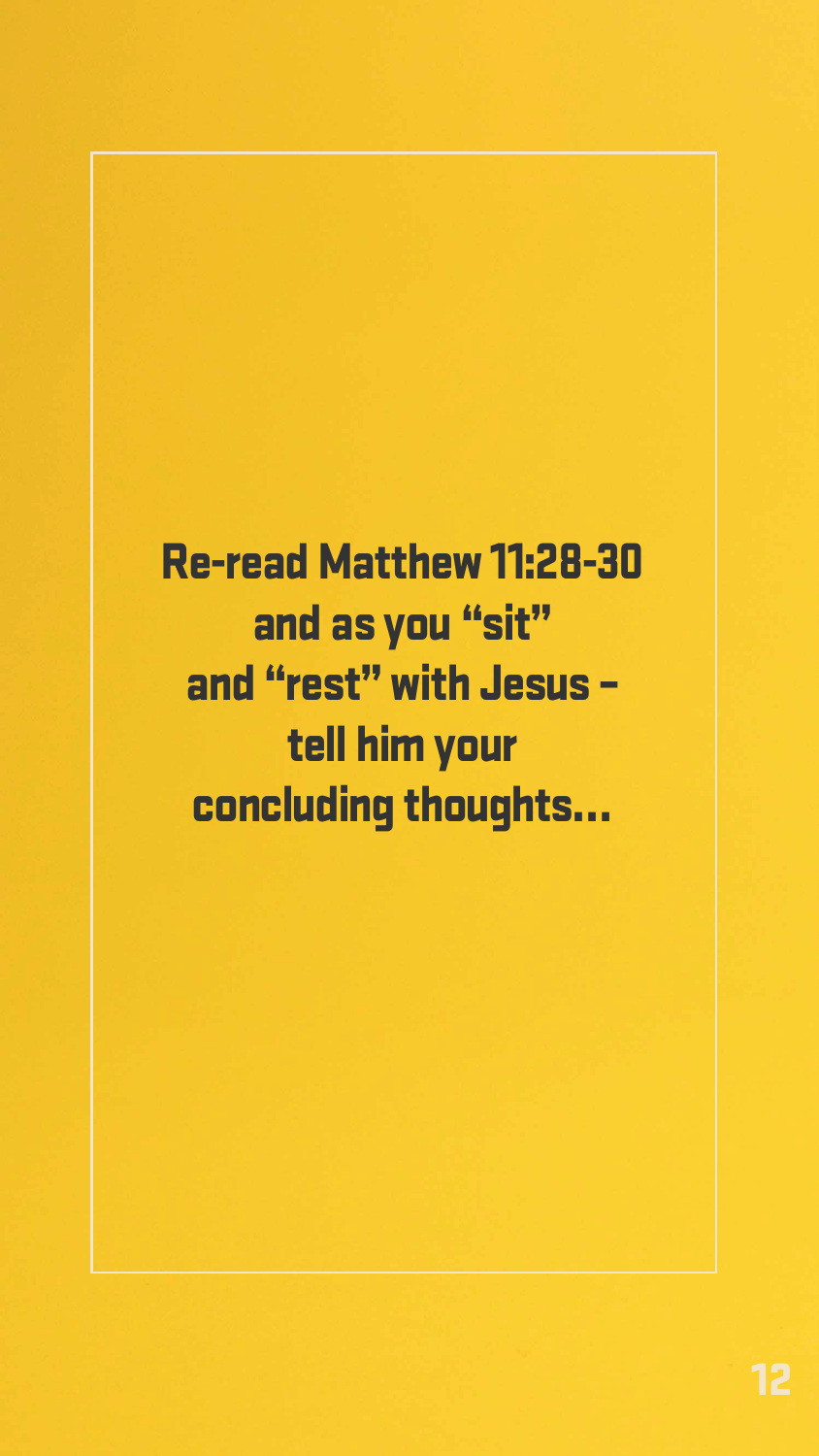

#### RESOURCES

**Book about Matthew 11:28-30**

*- Gentle and Lowly - The Heart of Christ for Sinners and Suffers* by Dane C. Ortland

#### **Books about Relationship over Religion**

- *More Jesus Less Religion - Moving from Rules to Relationship* by Stephen Arterburn and Jack Felton
- *Repenting of Religion Turning from Judgment to the Love of God* by Gregory Boyd
- *The Naked Gospel The Truth You May Never Hear in Church* by Andrew Farley

#### **Books about the Abuse of Religion and Its Leaders**

- *Toxic Faith Experiencing Healing from Painful Spiritual Abuse* by Stephen Arterburn and Jazck Felton
- *The Subtle Power of Spiritual Abuse Recognizing and Escaping Spiritual Manipulation and False Spiritual Authority* by David Johnson and Jeff Van Vonderen
- *A Church Called Tov Forming a Goodness Culture That Resists Abuses of Power and Promotes Healing* by Scot McKnight and Laura Barringer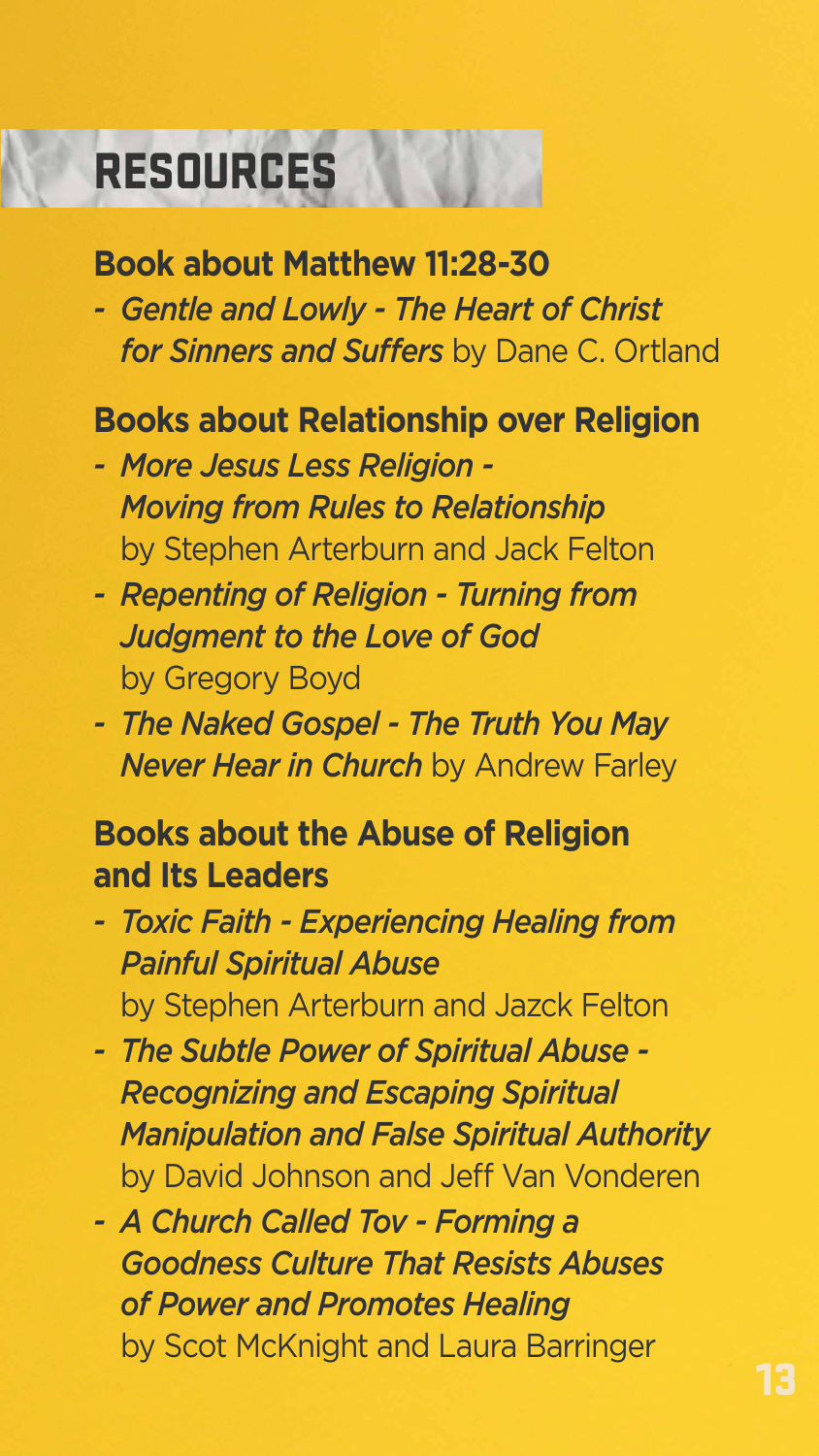

#### PROFESSIONAL COUNSELORS

- Judith Heckenlaible-Habig, PhD 229 W. Canterbury Lane, Phoenix 85023 602-223-1416
- Shari Kirschner, MSW, LCSW Renewal Counseling Center/NW office 520-791-9974  *Only sees 11 years old and up,*

 *man or woman, no families or couples*

- Mark Nichols, MEd, MAC, NCC, LPC 2231 W. Ina Rd. 520-544-0101  *Domestic Violence/Abuse*
- Rebecca Hamlin, LCSW Soul Space Counseling Center 520-214-8650 rebecca@soulspacetucson.com